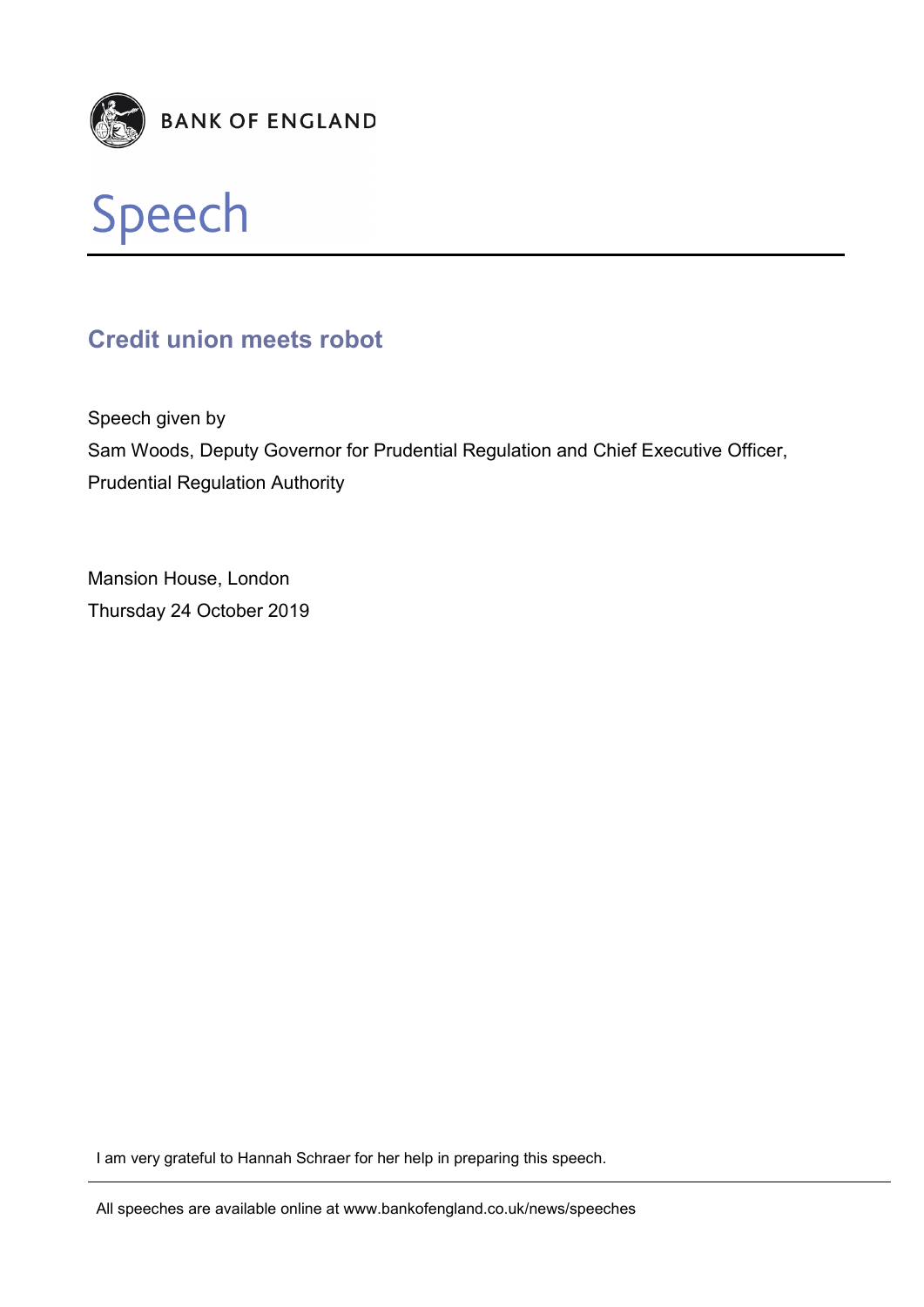#### **Introduction**

Earlier this year I gave a speech, which fortunately for most of you in this room you did not have to sit through, on competition. I avoided the temptation to list all of the things we've done to facilitate competition and instead posed a set of seven questions which I think are more awkward for us.

The three-line version of that speech is this: we've done a lot to lower prudential barriers to entry into the banking sector, with the result that we've got a lot of new banks. But have we done enough to lower the equivalent barriers to growth, given no little bank has recently become a really big bank?

Since then I have unleashed the competition team within the PRA to roam about the institution digging up whatever they can find on the barriers to growth issue. They have already come up with two things. First, with the help of a PRA robot they have for the first time been able to map all the barriers, and show how complex our rules are.[1](#page-1-0) And second, together with our credit union supervisors they have taken a fresh look at capital requirements for that sector and proposed some quite radical changes in order to promote the growth of successful firms.[2](#page-1-1)

#### **Barriers**

The first thing we've done is take a fresh look at the various thresholds which arise in our regulations. To date this debate has been massively dominated by two features of the regime: the ability of firms to model their capital requirements (using IRB) rather than use a standardised approach, and the need for firms to issue bail-in debt (MREL) once they reach a certain size.

These are both very important issues. On credit risk, we have taken three very important steps in recent years: the introduction of our modular approach for IRB applications; the introduction of our "holistic" approach to P2A-setting for eligible firms on standardised; and our success in getting Basel to agree to lower the Standardised Approach risk-weight for low-LTV mortgages very substantially, from 35% to 20% for firms on standardised. MREL, set by the Bank as Resolution Authority, is set to ensure that a bank in resolution can meet going concern regulatory capital standards, so any change in regulatory capital standards will automatically be reflected in MREL. We continue to take a close interest in both of these areas, but they have crowded out discussion of everything else in the barriers to growth area – so today I want to fill in the rest of the picture.

Now remember: these regulatory thresholds are a direct result of decisions to exercise proportionality by exempting smaller firms from bits of regulation. So they are a good thing from a competition point of view.

All speeches are available online at www.bankofengland.co.uk/news/speeches

<span id="page-1-0"></span> <sup>1</sup> The robot's research, including code, is being published today. See: Amadxarif Z., Brookes J., Garbarino N., Patel R. and Walczak E. (2019), ['The Language of Rules: Textual Complexity in Banking Reforms', Bank of England Staff Working Paper.](https://www.bankofengland.co.uk/working-paper/2019/the-language-of-rules-textual-complexity-in-banking-reforms)

<span id="page-1-1"></span> $^2$  My focus today is on deposit-takers, but there are also of course important competition questions for us to examine on the insurance side.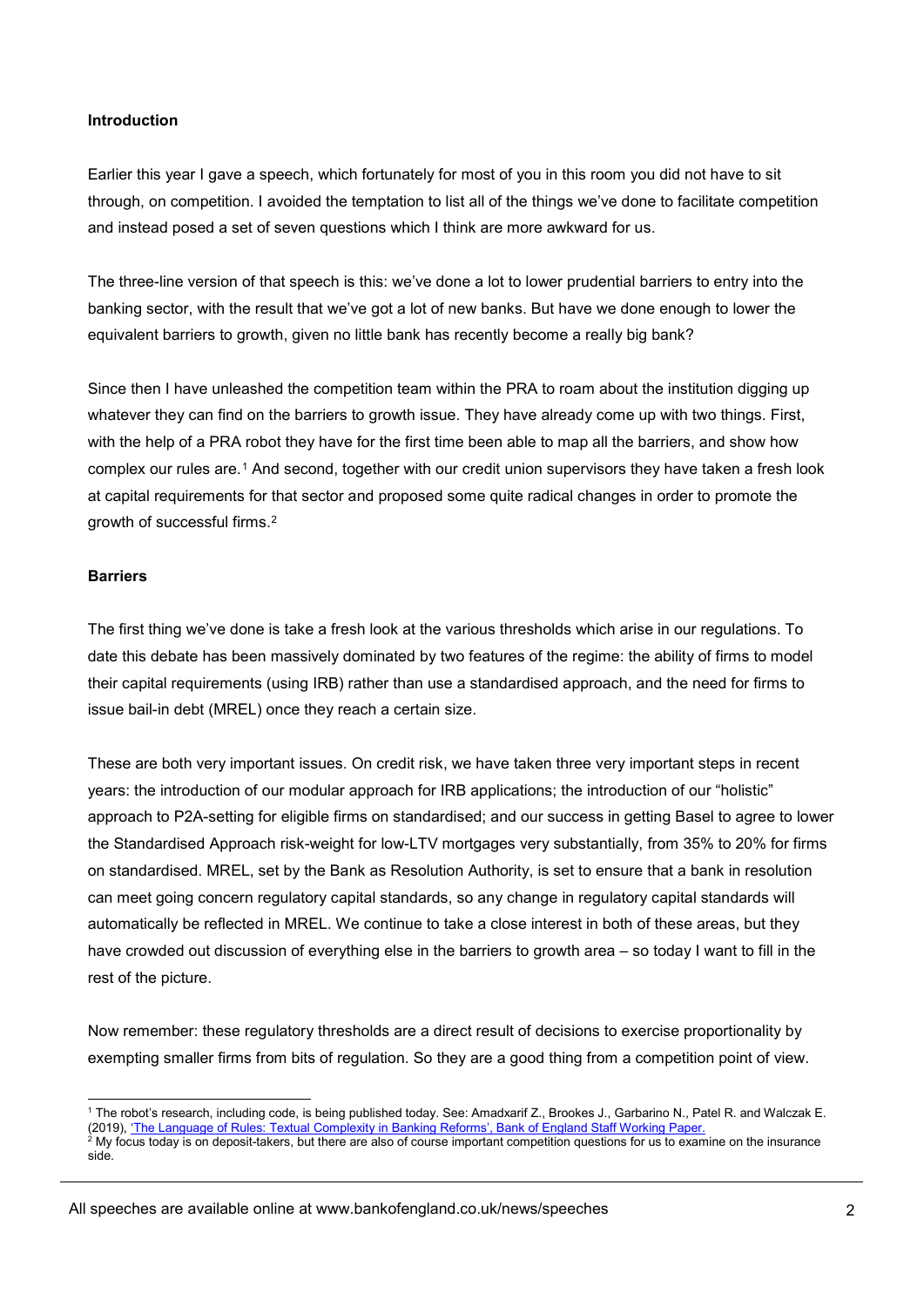They also ensure that the regulation of different-sized firms is commensurate to the risks that they pose to the financial system, and are therefore sensible from a risk perspective as well as a competition one. But thresholds do create the "slope" issue: as firms grow, they come up against these thresholds and have to clamber over them. The key question for us is: does the design of these thresholds, and the way they come together across different bits of regulation, present unnecessary barriers to firms looking to climb the mountain? Have we created any unnecessarily perilous cliff-edges?

Now, a few years ago the way we'd have investigated this would have been to get an analyst from our Policy Directorate to enter the mighty forest of UK financial regulation and hunt down any and all thresholds for our examination.

However, last year – quietly and without great fanfare – our team started to turn this forest into a dataset better suited for textual analysis. I like to call this a machine-readable Rulebook but this upsets the experts in the PRA, so instead you should think of it as us having chopped up all of the rules into bite-sized elements and put each of those into a cell in a giant database. Our team is now publishing the code used for this effort, and a Staff Working Paper with early research findings from the data. One great benefit of this is that rather than tasking an unfortunate analyst with the Herculean endeavour of mapping all the thresholds, we are able to use a PRA robot to do the job instead.<sup>[3](#page-2-0)</sup>

The PRA competition robot has returned from its daunting mission with interesting findings.

First, there are 53 thresholds for deposit-takers, spread across all the main policy areas but with a concentration in capital (17), reporting (11) and remuneration (8).[4](#page-2-1)

Second, 13 unique metrics are used to set thresholds. The most common, unsurprisingly, is simply assets – 26 of the 53. But even within these asset-based ones 16 different values are used to set the actual threshold.

Third, 20 of the thresholds result from EU regulations and/or Basel definitions. The other 33 are things we have done ourselves here in the UK.

Fourth, if we crudely translate non-asset thresholds into an asset equivalent in order to be able to map all thresholds on one scale, then most are concentrated in the area below a size corresponding to £50b in assets or deposits.

<span id="page-2-0"></span><sup>&</sup>lt;sup>3</sup> This bears out the prediction made last year by former PRA Executive Director James Proudman that the PRA would soon develop a form of 'cyborg supervision' involving humans and machines working closely together.

<span id="page-2-1"></span><sup>4</sup> To identify thresholds, the robot ran a series of textual searches on the dataset. The search combined quantitative values  $(E, \epsilon)$ , expressions related to thresholds (eg. less/more than, greater/smaller than, up to); and typical metrics used for thresholds (eg. assets, balance sheet, deposits, accounts). It also included thresholds, such those on executive pay and exposures, that are only indirectly linked with size. The results were then cross-checked and cleaned by subject matter specialists.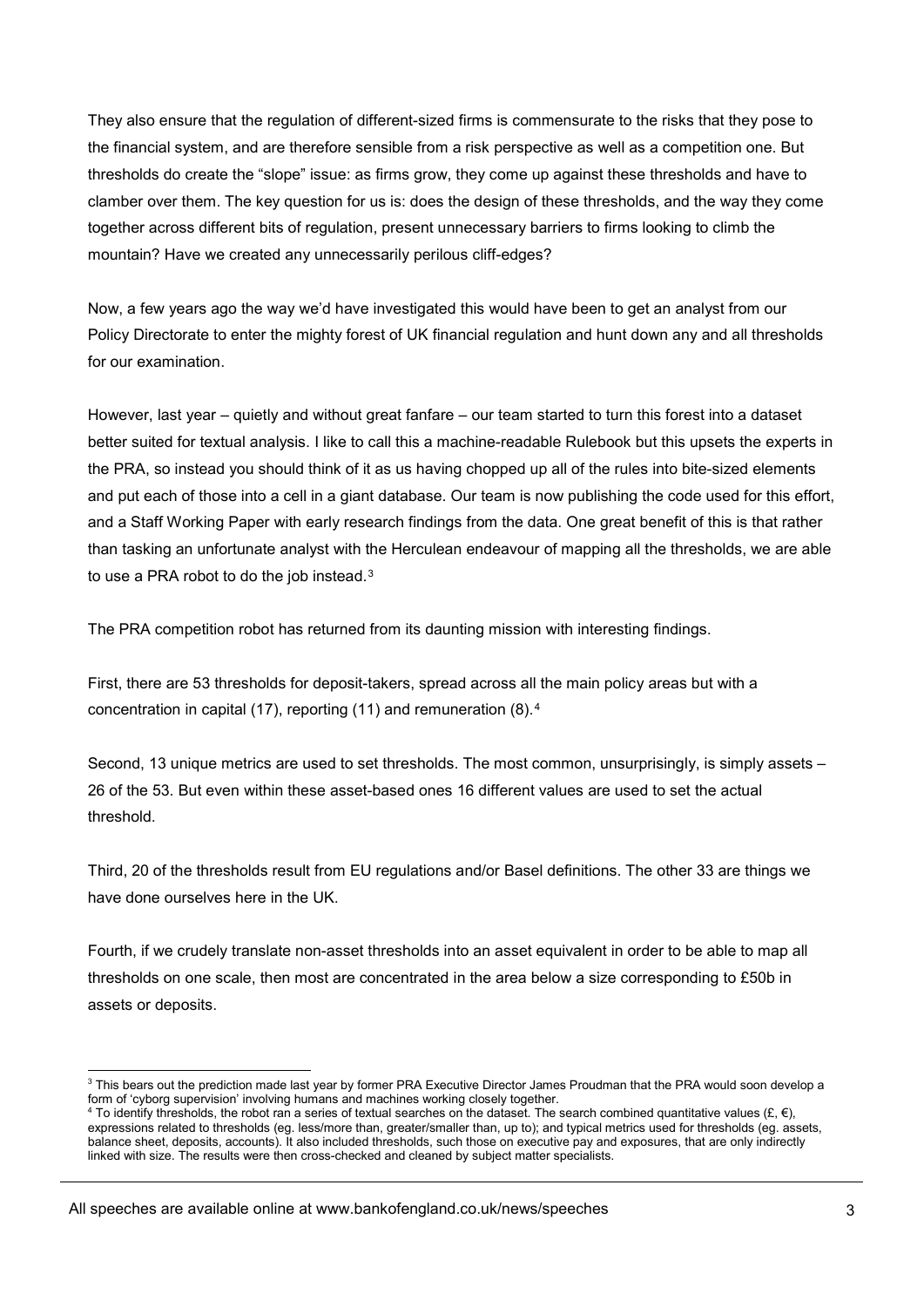One could make various observations about these findings. But one obvious question to ask is whether or not this is too complicated a picture. While it is a good thing for small firms that we exempt them from various bits of regulation, is there a case for making the gradient a bit easier to discern and climb as they grow? Should we rationalise and harmonise any of these thresholds? We are now looking at that question and have an open mind on it.

But in a way the more interesting thing the robot brought back to us was not these findings, but simply a clearer picture of what the gradient is for small firms which we are therefore publishing today for the first time. Here it is:



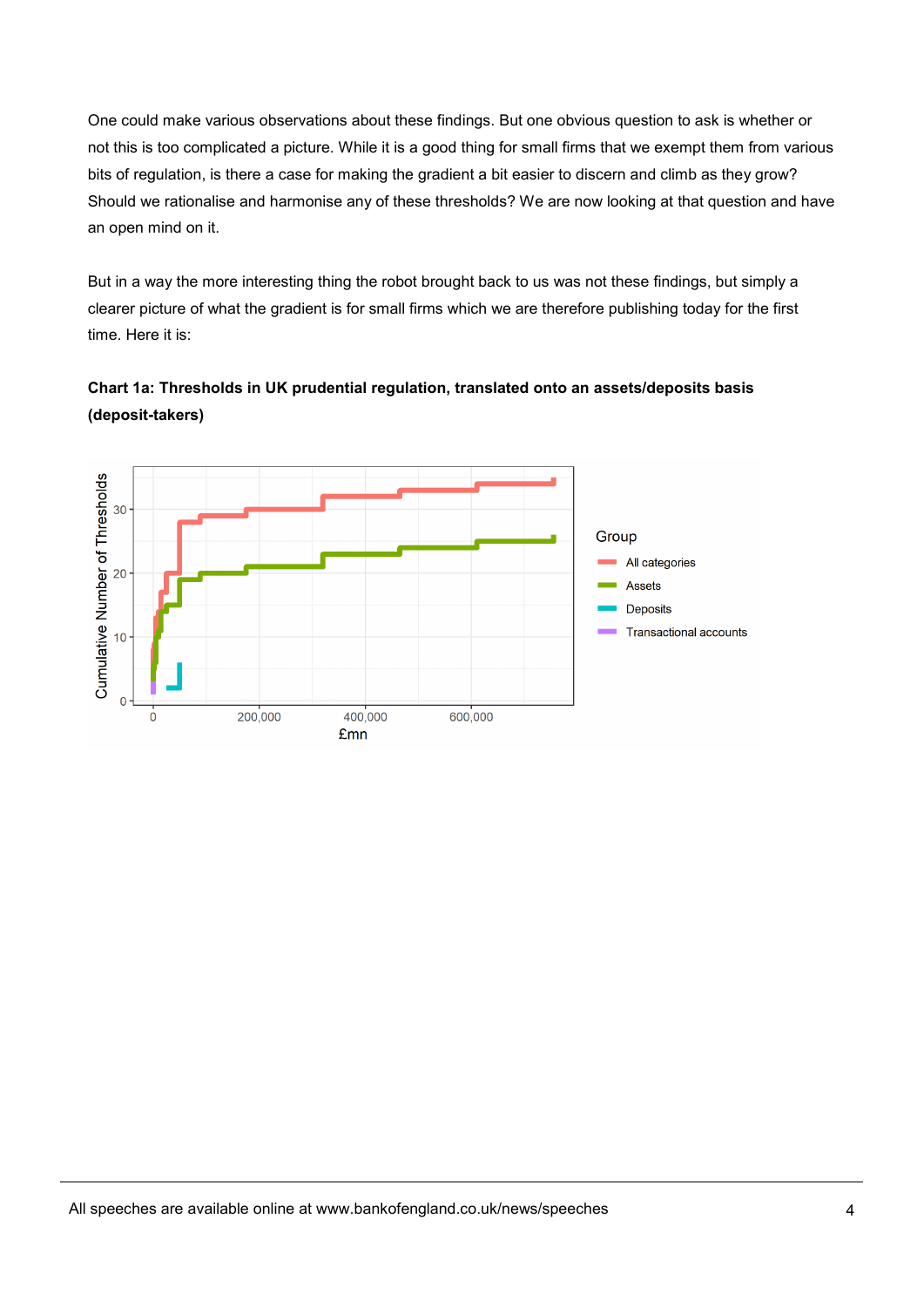

## **Chart 1b: Thresholds in UK prudential regulation, translated onto an assets/deposits basis up to £50b (deposit-takers)**

Sources: CRR, BCBS, EBA Technical Standards, PRA Rulebook, Supervisory Statements, and Statements of Policy. Note: Only includes thresholds that are either set using assets/deposits values, or can be translated into assets/deposits values. Assumes average size of transactional accounts of £500. The y-axis corresponds to the number of thresholds below the £ value for assets/deposits on the x-axis.

I'd like to know what people think about this gradient. To me, the basic gradient looks OK. It feels about right that most of the carve-outs are for firms below £50b in assets – once you reach that size, you are a fair-sized bank in a UK context and should expect to meet the great bulk of the rules. And within the £0-50b area the slope does not look particularly troublesome. But in the spirit of giving others sticks to beat us with, I invite views – particularly from small banks, who in my experience are not shy in offering us their perspectives.

But one obvious thing we can do is to map the actual distribution of banks in the UK today against the distribution of thresholds, to see how the two compare. Any sudden flattening of the cumulative distribution of banks at specific thresholds could suggest cliff-edge effects (perhaps from clusters of thresholds) that might have the potential to discourage banks from growing.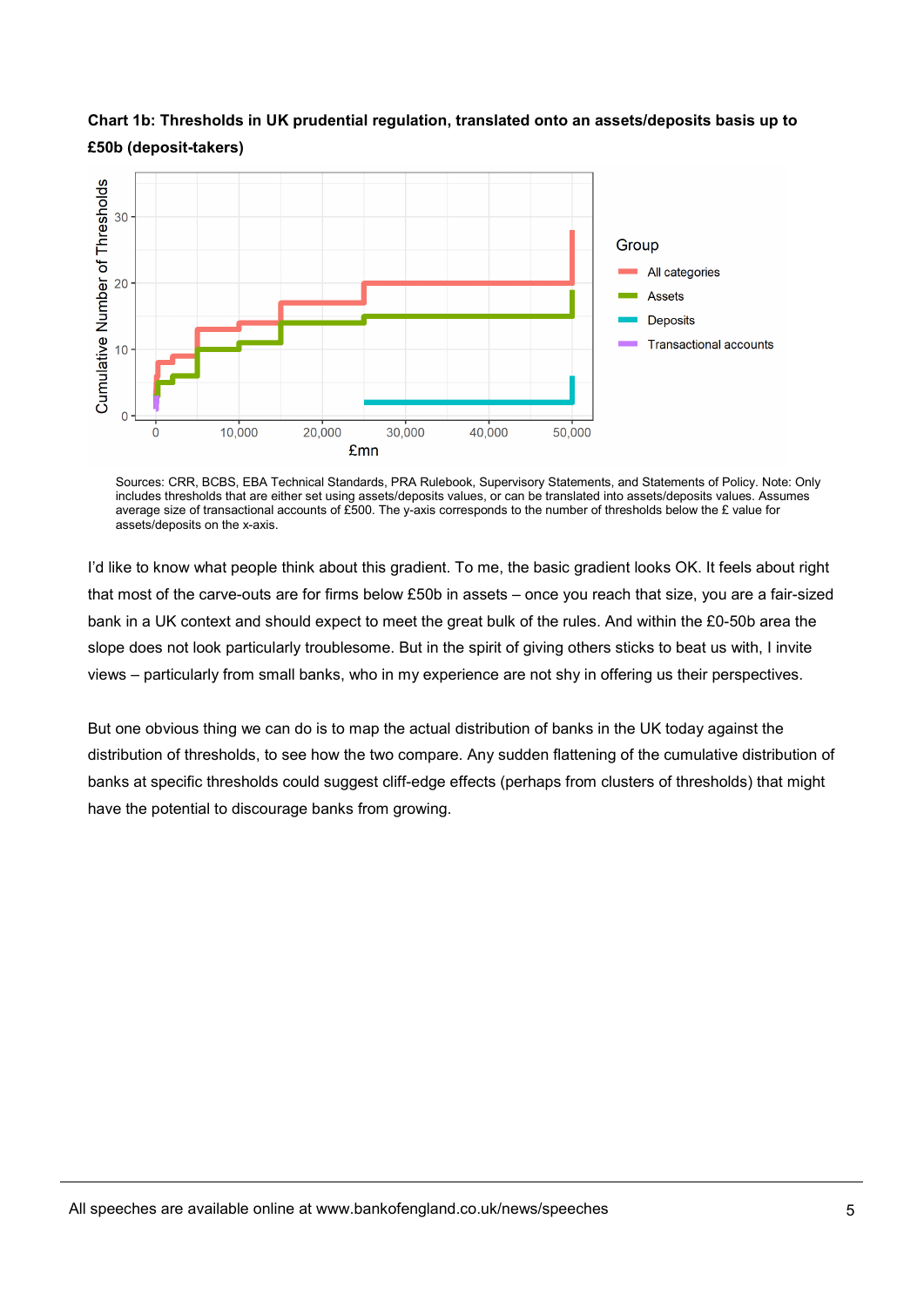Needless to say, our tireless PRA robot has done this too. Here is what it looks like:



**Chart 2a: UK prudential regulation thresholds mapped against number of banks by size (deposit-takers)**

**Chart 2b: UK prudential regulation thresholds mapped against number of banks by size, up to £50b (deposit-takers)**



Sources: SNL Capital IQ, CRR, BCBS, PRA Rulebook, EBA Technical Standards, Supervisory Statements, and Statements of Policy. Note: Only includes thresholds that are either set using assets/deposits values, or can be translated into assets/deposits values. The y-axis corresponds to the proportion of thresholds/banks below the £ value for assets/deposits on the x-axis.

I invite views on this picture, but offer two preliminary observations myself. First, as everyone in banking knows, by number we have a concentration of firms at relatively low asset sizes. Whether this is a result of proportionality – our efforts to lower barriers to entry – or barriers to growth is a key question. Second, more novel if perhaps less fundamental: there appear to be minor discontinuities around the thresholds of £5b, £10b and £25b, and a more substantial flattening and bump at £50b. These may be worth investigating further.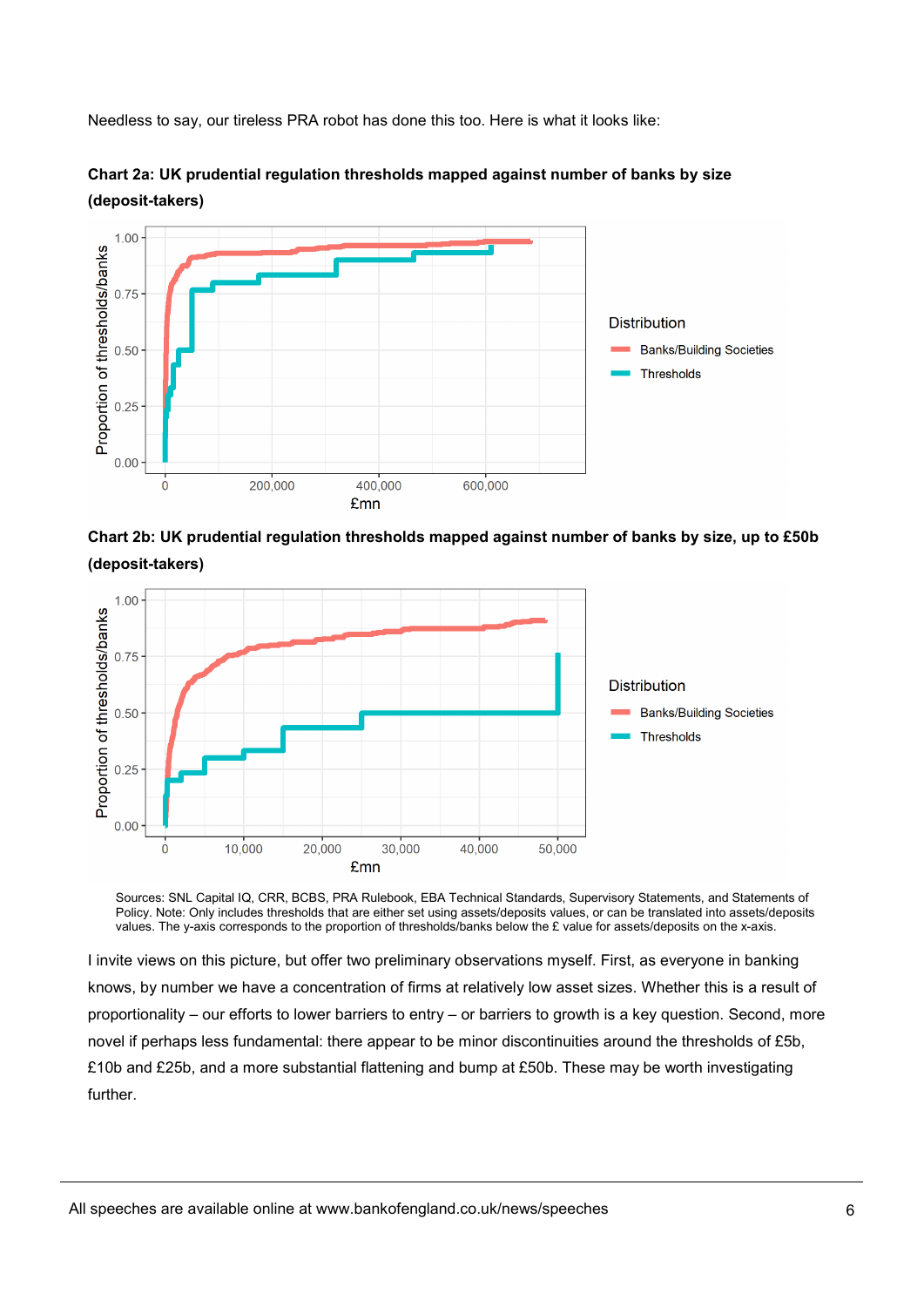### **Complexity**

Another thing we've been looking at afresh is the complexity of our prudential rules. The scale of the global financial crisis resulted in part from the huge complexity of the financial system, and the many gaps in the rules that sought to regulate it. Fixing these gaps required more regulatory constraints and more regulatory discretion – a necessary increase in 'essential' regulatory complexity.[5](#page-6-0) But when should we start worrying about 'too much' complexity? This is important for at least two reasons: first, excessive complexity may well be counter-productive in terms of our safety and soundness objective $6$ ; and second, complexity may be anti-competitive if it is harder for small firms to bear the cost of mastering it. Designing a framework to trade off costs and benefits of complexity is an emerging research question.

But there's a complementary, empirical step: we have wanted to measure the framework's complexity – to say how complex it *is*. Legal and linguistic scholarship suggests the information burden of understanding individual rules, as well as the nature of the interactions between them, both matter here.

The measurement debate tends to start with the simple metric of length: how long are our rules? Our robot has run the numbers on prudential regulation for banks and tells me that there were about 700,000 words in relevant EU rules, the PRA Rulebook (UK rules), and UK guidance (PRA supervisory statements) in 2017.

Now I've heard Andrew observe previously that that is longer than War and Peace, and others have said that this is longer than the Old Testament.[7](#page-6-2) The inference, I think, is that our Rulebook might be a rather less good read than Tolstoy or the Bible. But actually it would not surprise me if it turned out that Andrew has our Rulebook in his living room at home and regularly dips into it for a little light refreshment following a hard day's work at the FCA.

But with our new dataset, we can explore other ways the rules have evolved from 2007 and 2017. Here are two examples.

First, as well as using a higher volume of words, we've actually used a lot more unique words. In 2007 the rules contained about 11,800 unique words. By 2017 this had increased by close to 14 percent, to over 13,400.[8](#page-6-3) And the rules have become much more conditional. The absolute number of conditional statements

<span id="page-6-1"></span><span id="page-6-0"></span><sup>6</sup> This is not a new topic, nor unique to the UK. See, for instance, Haldane paper 'The dog and the frisbee': [https://www.bankofengland.co.uk/-/media/boe/files/paper/2012/the-dog-and-the-](https://www.bankofengland.co.uk/-/media/boe/files/paper/2012/the-dog-and-the-frisbee.pdf?la=en&hash=4DEAA2E6D1698A1A0891153A6B4CE70F308351D7)

 <sup>5</sup> *Rethinking Financial Stability* [\(Haldane et al, 2018\)](https://www.bankofengland.co.uk/-/media/boe/files/speech/2017/rethinking-financial-stability.pdf?la=en&hash=C6F5991F2DD69E1C84610B0EBE51FB03F5F62E61)

[frisbee.pdf?la=en&hash=4DEAA2E6D1698A1A0891153A6B4CE70F308351D7](https://www.bankofengland.co.uk/-/media/boe/files/paper/2012/the-dog-and-the-frisbee.pdf?la=en&hash=4DEAA2E6D1698A1A0891153A6B4CE70F308351D7) and the European Systemic Risk Board's paper on regulatory complexity from June 2019:<br>https://www.esrb.europa.eu/pub/pdf/asc/

<span id="page-6-2"></span>https://www.esrb.asc190604\_8\_regulatorycomplexityquestrobustregulation~e63a7136c7.en.pdf <sup>7</sup> See the van Steenis Future of Finance report: <u>https://www.bankofengland.co.uk/-/media/boe/files/report/2019/future-of-finance-</u> [report.pdf?la=en&hash=59CEFAEF01C71AA551E7182262E933A699E952FC](https://www.bankofengland.co.uk/-/media/boe/files/report/2019/future-of-finance-report.pdf?la=en&hash=59CEFAEF01C71AA551E7182262E933A699E952FC)

<span id="page-6-3"></span> $^{\rm 8}$  To put this in perspective, a typical working vocabulary for an adult native English-speaker is between 20,000 and 35,000 words. See the Economist's reference to the TestyourVocab.com test[: https://www.economist.com/johnson/2013/05/29/lexical-facts](https://www.economist.com/johnson/2013/05/29/lexical-facts)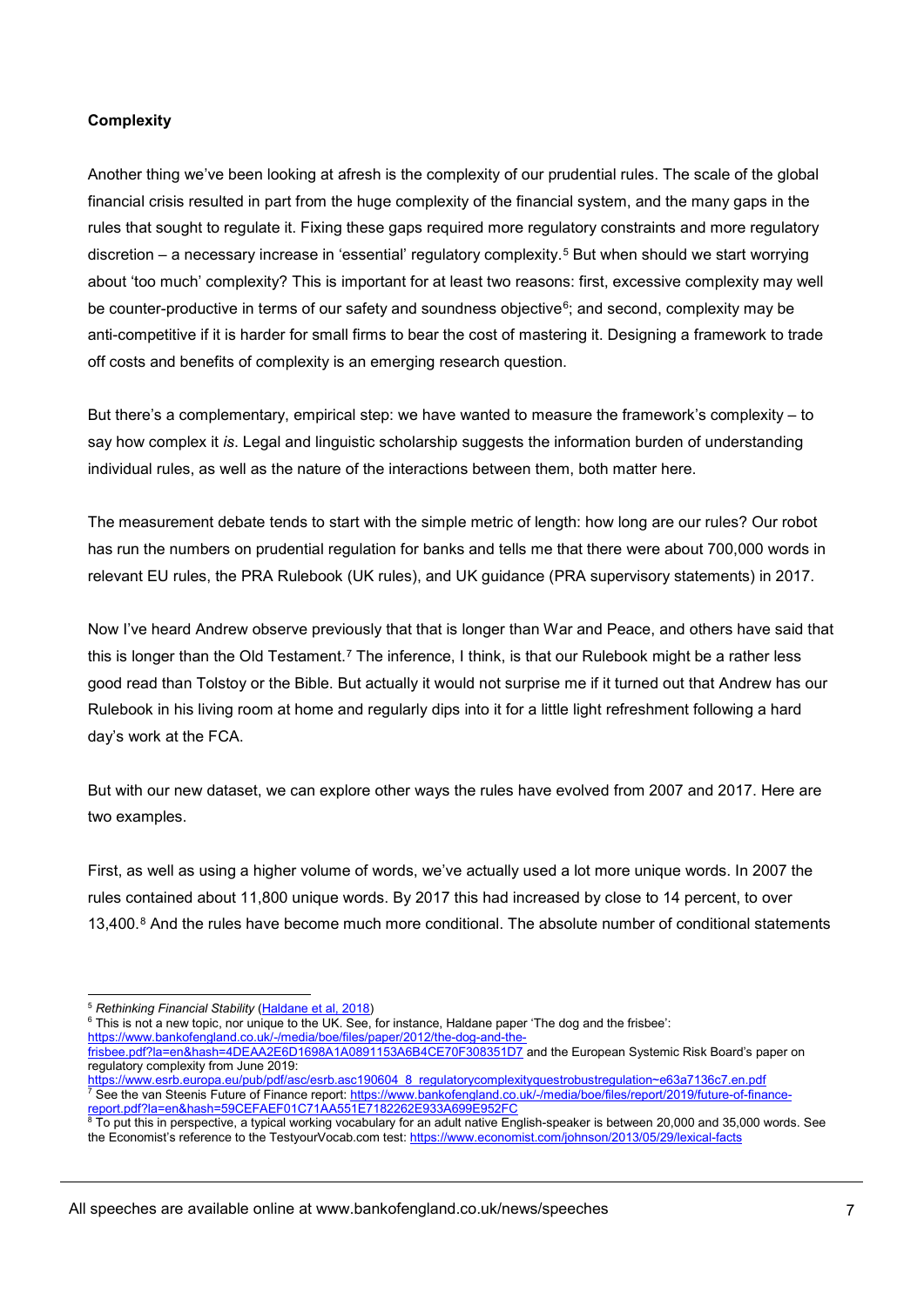(containing words like "if" or "but", which would tend to indicate exceptions or operational modifications) has increased, as has the relative conditionality (i.e. allowing for the fact that overall volume has gone up too).

Second, mapping networks of exposures is now a familiar tool for revealing interconnections and critical points in the financial system. Can we do the same for the system of post-crisis banking regulation?

Chart 3 shows a simplified but real representation of how four layers of regulation for UK banks interlock with each other: EU regulation in the CRR in yellow and EBA Technical Standards in red, our Rulebook in blue and Supervisory Statements in green.

This chart shows how the network of interconnections changed between 2007 and 2017. Each node is a single legal provision that explicitly cross-refers to at least one other provision. The simple observation is: the core of the network, mainly comprising the CRR, is a lot denser in 2017 than it was in 2007.

## **Chart 3: Network of cross-references in the regulatory framework (provisions for UK deposit-takers, 2007 and 2017)**



Note: Each node represents a provision, and each edge (line between nodes) represents cross-references between provisions. For 2017, we also show the legal source for each provision: CRR (yellow nodes), Rulebook (blue), EBA Technical Standards (red) and Supervisory Statements (green). The source for the 2007 network is the FSA Handbook (only prudential provisions for deposit-takers). For visual clarity, only nodes with at least one edge are displayed, and edges on the plot are unweighted, i.e. they do not show the number of cross-references.

One way to put numbers on this is Google's PageRank algorithm, originally designed to measure the centrality and importance of individual web pages. Chart 4 compares PageRank scores for the provisions in the 2007 and 2017 banking frameworks: you can see that connectedness increases most for the most central individual provisions. The full consequences of using and changing a handful of core rules are inherently broader in this new regulatory architecture.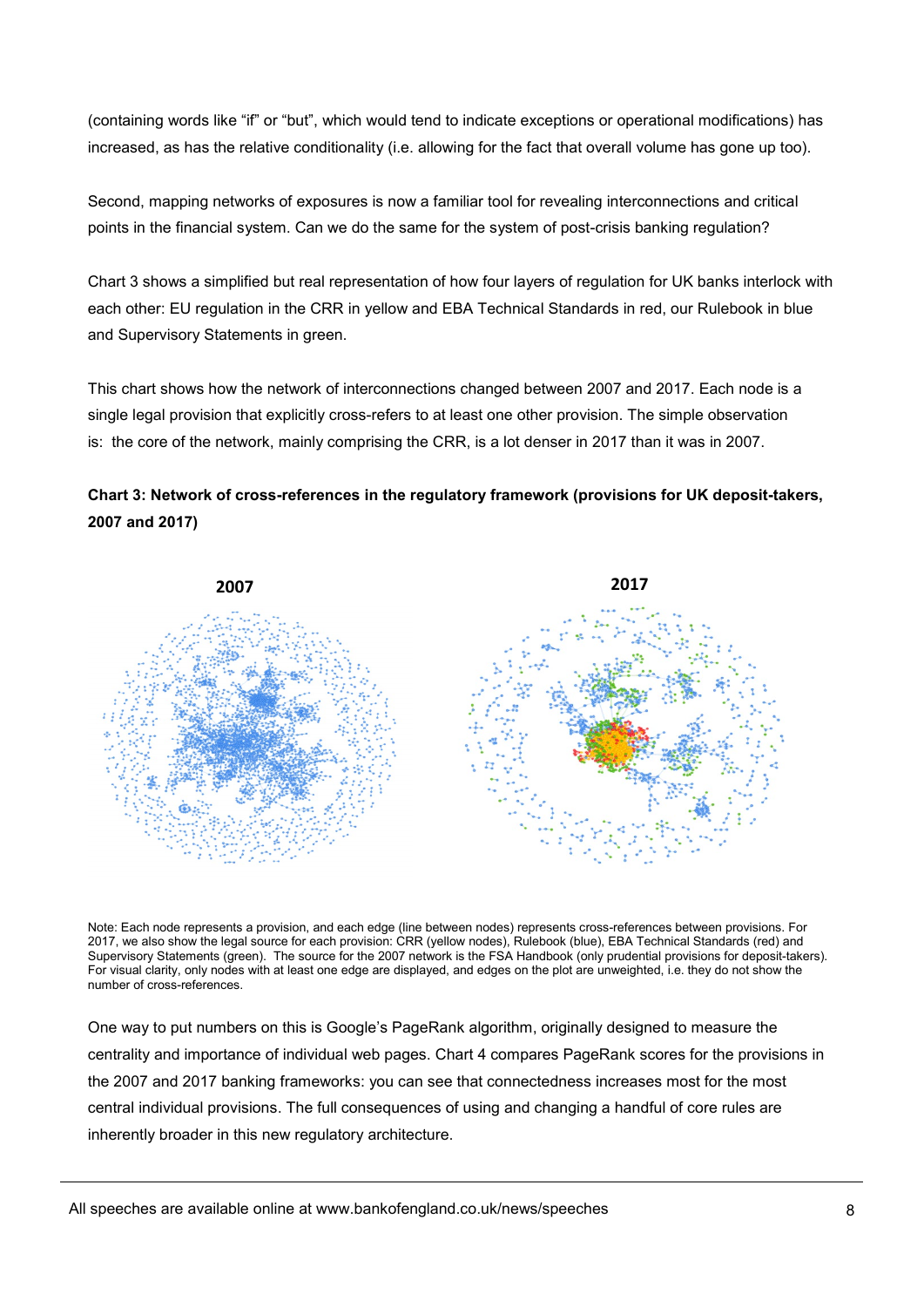#### **Chart 4: PageRank network centrality measure (provisions for UK deposit takers, 2007 and 2017)**



Note: PageRank summarises the centrality of a node within a network. In this case, it counts the number and quality of cross-references to a provision to estimate how important the provision is. More important, i.e. more central, provisions are likely to get more direct and indirect links from other provisions. To construct the decile plot, we calculate PageRank for each provision, rank the provisions (separately for 2007 and 2017), and then split them into ten bins (deciles). We display the mean for each bin, and the 95% confidence intervals (vertical lines).

Now, you might say: so what? Different measures give us reads on different aspects of complexity – but of course they don't tell us, in and of themselves, if it's 'good' or 'bad'. Banks and we are engaged in complicated lines of business, so unsurprisingly the regulations are complicated. There is a good deal of sense in that perspective, in my view.

Perhaps more interesting is what these new analytical capabilities can help us do as a regulator, particularly for the effectiveness of our communications. For example, they can inform policy design by telling us *ex ante* how a future change in one PRA rule could affect the interpretation of others. And they could identify rules where language could be tightened and which are frequently accessed by web users.

And we do want to look harder at the competition aspect. Small firms tell us that complexity is a real challenge and my instinct is that a simpler – simpler, not weaker – regime for small firms could benefit both our safety and soundness and competition objectives. A weaker regime for small banks would be a bad idea, particularly given the steps we have taken under our competition objective to encourage new entrants, who are by definition new and not yet tested in a downturn. But a simpler regime, perhaps borrowing from the philosophy of recent moves in Switzerland and the US, could make small firms stronger and more competitive at the same time. This is an area where we may have more room to manoeuvre following Brexit.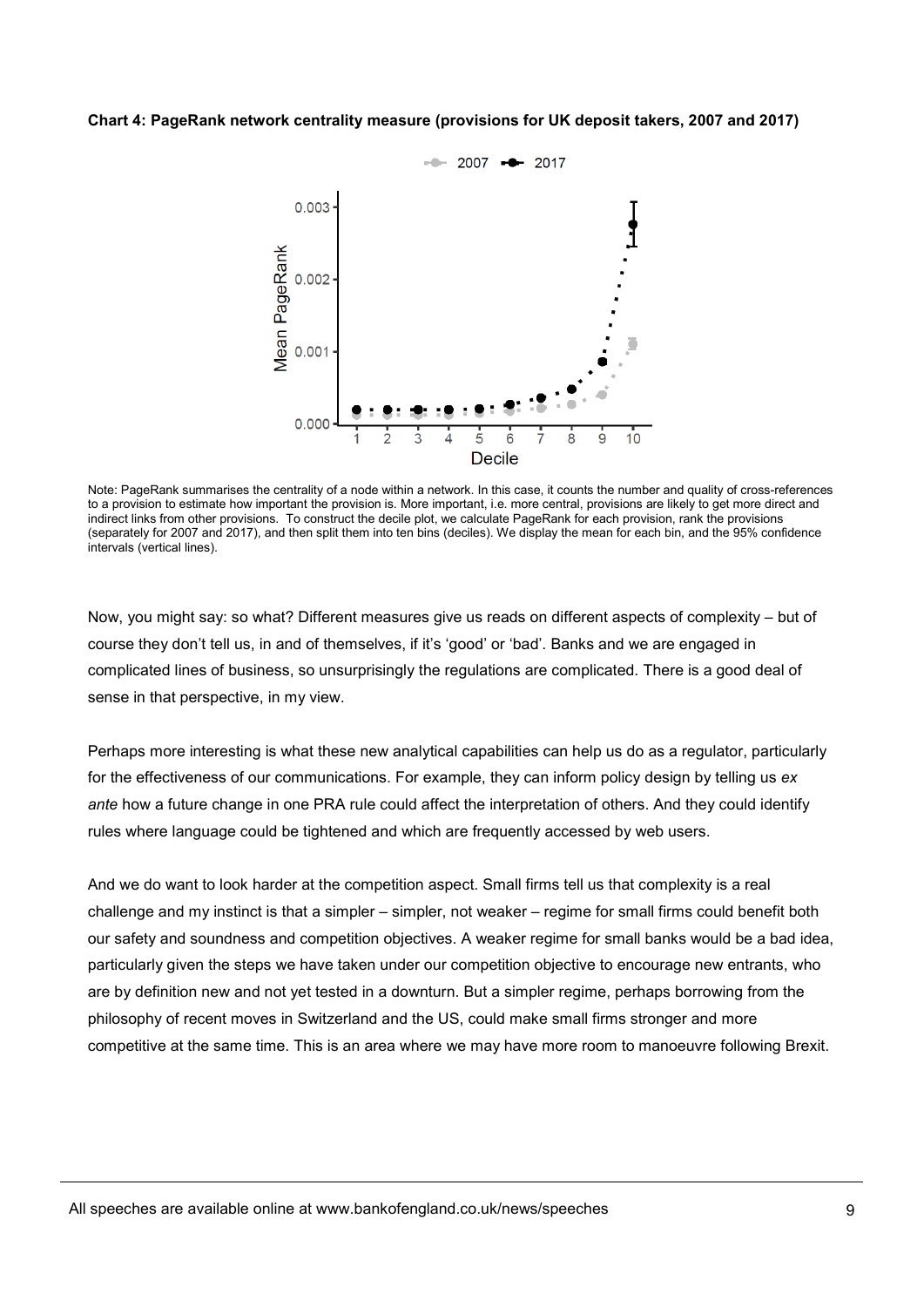#### **Action**

-

I'm worried that this may all sound rather theoretical to some of you, and some distance from the front line of providing banking services. So let's come right back down to ground level and look at credit unions.

Credit unions provide a vital service for their members, often acting as a backstop by allowing those members to access services they might find more difficult to get from banks and building societies. The sector plays an important role in many communities – particularly in Northern Ireland.

Now credit unions, including those in Northern Ireland, may be relieved to hear that the hard-working PRA competition robot is not about to be unleashed upon them. As an aside, they may not know that they have been living with another of our robots for some time. A few years back some of our economists from the wider Bank of England teamed up with our credit union supervisors and found out that by using some different analytical techniques to study regulatory returns we could do a better job of predicting which credit unions would get into trouble next.<sup>[9](#page-9-0)</sup> This is highly relevant given we oversee around 440 credit unions with a team of 9 staff. They created a "Risk Profiler" bot which is not perfect but plays a useful role in directing our enquiries.

More recently, our credit union supervisors got in touch with our competition team about working on barriers to growth issues. They observed that the structure of our requirements creates some difficult cliff-edge effects for growing firms.

This arises in the following way. For all deposit-takers in the UK (banks, building societies and credit unions) capital requirements go up in tiers as they get larger. This works as a "slab" system. To illustrate this let me take the perilous step of drawing an analogy with tax, perilous in that it is considered a cardinal sin for central bank officials to utter the word "tax". You can contrast this "slab" system with income tax. When a firm's size exceeds a certain threshold, it has to carry an extra layer of capital not only for each asset it takes on above that threshold, but for its entire asset base. To make the comparison with income tax, it's as though if your income exceeded £50,000, the higher tax rate of 40% was then applied not only to your earnings above £50,000 but also to all of your earnings below the threshold.

We tend to think – in line with the international consensus in Basel – that this tougher "slab" approach is a good thing for deposit-takers because it should discourage them from becoming too large too quickly. I think that makes sense for banks, but we've come to the view that it is really not relevant for credit unions in the UK. We also want to avoid discouraging growing firms, and are confident of our ability to manage the failure of smaller credit unions smoothly with our colleagues at the FSCS. Therefore we are launching a

<span id="page-9-0"></span><sup>9</sup> For more background on this work, se[e https://www.bankofengland.co.uk/working-paper/2017/the-determinants-of-uk-credit-union](https://www.bankofengland.co.uk/working-paper/2017/the-determinants-of-uk-credit-union-failure)[failure](https://www.bankofengland.co.uk/working-paper/2017/the-determinants-of-uk-credit-union-failure)